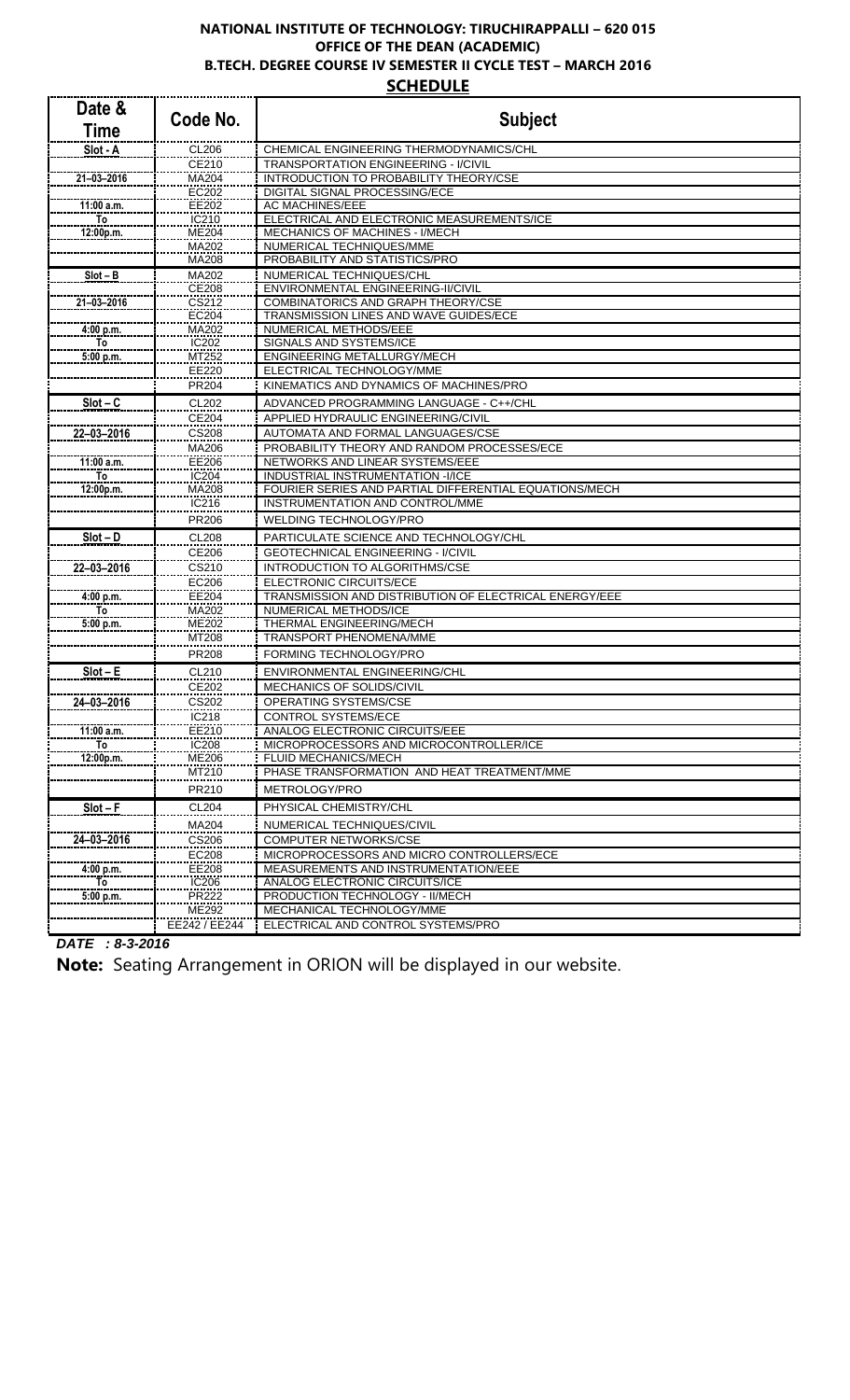## **NATIONAL INSTITUTE OF TECHNOLOGY: TIRUCHIRAPPALLI – 620 015 OFFICE OF THE DEAN (ACADEMIC)**

|                 |                       | SCHEDULE B.TECH. DEGREE COURSE VI SEMESTER II CYCLE TEST- MARCH 2016                                                |
|-----------------|-----------------------|---------------------------------------------------------------------------------------------------------------------|
| Date & Time     | Code No.              | <b>Subject</b>                                                                                                      |
| Slot - A        | CL304                 | CHEMICAL REACTION ENGINEERING - II/CHL                                                                              |
|                 | CE308                 | WATER RESOURCES ENGINEERING/CIVIL                                                                                   |
| 21-03-2016      | CS031                 | DATA WAREHOUSING AND DATA MINING/CSE                                                                                |
| $9:30$ a.m.     | EC308                 | <b>VLSI SYSTEMS/ECE</b>                                                                                             |
| To              | EE302                 | <b>POWER ELECTRONICS/EEE</b>                                                                                        |
| 10:30 a.m.      | IC302                 | CONTROL SYSTEMS - II/ICE                                                                                            |
|                 | ME308                 | COMPUTER AIDED DESIGN AND DRAFTING/MECH                                                                             |
|                 | MT304                 | NON FERROUS EXTRACTION/MME                                                                                          |
|                 | PR302                 | OPERATIONS RESEARCH/PRO                                                                                             |
| $Slot - B$      | HM302                 | HUMAN PSYCHOLOGY AND ORGANIZATIONAL BEHAVIOR/CHL                                                                    |
| 21-03-2016      | CE302<br>CS304        | STRUCTURAL ANALYSIS - II/CIVIL<br>SERVICE ORIENTED ARCHITECTURE/CSE                                                 |
| 2:30 p.m.       | EC306                 | MICROWAVE COMPONENTS AND CIRCUITS/ECE                                                                               |
| To              | EE304                 | POWER SYSTEM PROTECTION AND SWITCH GEAR/EEE                                                                         |
| 3:30 p.m.       | IC304                 | PROCESS CONTROL/ICE                                                                                                 |
|                 | ME304                 | <b>AUTOMOBILE ENGINEERING/MECH</b>                                                                                  |
|                 | MT306                 | PARTICULATE PROCESSING/MME                                                                                          |
|                 | PR304                 | WORK DESIGN AND FACILITIES PLANNING/PRO                                                                             |
| $Slot - C$      | CL308                 | PROCESS DYNAMICS AND CONTROL/CHL                                                                                    |
| 22-03-2016      | CE304                 | CONCRETE STRUCTURES - II/DRAWING/CIVIL                                                                              |
|                 | <b>CS308</b>          | MOBILE APPLICATIONS DEVELOPMENT/CSE                                                                                 |
| 9:30a.m.        | EC310                 | <b>EMBEDDED SYSTEMS/ECE</b>                                                                                         |
| To              | EE308                 | <b>VLSI DESIGN/EEE</b>                                                                                              |
| $10:30$ a.m.    | CS303                 | <b>COMPUTER NETWORKS/ICE</b>                                                                                        |
|                 | ME306                 | <b>DESIGN OF MECHANICAL DRIVES/MECH</b>                                                                             |
|                 | MT310                 | METAL FORMING TECHNOLOGY/MME                                                                                        |
|                 | PR306                 | PRECISION ENGINEERING/PRO                                                                                           |
| $Slot - D$      | CL306                 | EQUILIBRIUM STAGED OPERATIONS/CHL                                                                                   |
|                 | CE306                 | DESIGN OF STEEL STRUCTURES/CIVIL                                                                                    |
| 22-03-2016      | CS302                 | PRINCIPLES OF CRYPTOGRAPHY/CSE                                                                                      |
|                 | EC304                 | MOBILE COMMUNICATION/ECE                                                                                            |
| 2:30 p.m.       | <b>IC005</b>          | MEMS AND NANOTECHNOLOGY/ICE                                                                                         |
| To              | ME302                 | TURBO MACHINES/MECH                                                                                                 |
| 3:30 p.m.       | MT308                 | NON-FERROUS PHYSICAL METALLURGY/MME                                                                                 |
|                 | PR308                 | COMPUTER AIDED DESIGN AND ENGINEERING/PRO                                                                           |
| $Slot - E$      | CL320                 | PROCESS INSTRUMENTATION/CHL                                                                                         |
|                 | <b>CE474</b>          | TRAFFIC ENGINEERING AND SAFETY/CIVIL                                                                                |
| 24-03-2016      | CS306                 | MICROPROCESSORS AND MICRO CONTROLLERS/CSE                                                                           |
|                 | EC302                 | DIGITAL COMMUNICATION/ECE                                                                                           |
| 9:30 a.m.       | EE001                 | POWER GENERATION SYSTEMS/EEE                                                                                        |
| To              | IC306                 | PRODUCT DESIGN AND DEVELOPMENT/ICE                                                                                  |
| 10:30 a.m.      | <b>ME356</b>          | REFRIGERATION AND AIR-CONDITIONING/MECH<br>NON DESTRUCTIVE TESTING AND FAILURE ANALYSIS/MME                         |
|                 | MT012                 |                                                                                                                     |
|                 | PR310                 | MECHATRONICS AND INDUSTRIAL AUTOMATION/PRO                                                                          |
| $Slot - F$      | CL324<br><b>CE485</b> | PIPELINE CORROSION AND CATHODIC PROTECTION/CHL (INCLUDING VIII SEM STUDENTS)<br>MARINE FOUNDATION ENGINEERING/CIVIL |
|                 | <b>CS001</b>          | DESIGN AND ANALYSIS OF PARALLEL ALGORITHMS/CSE<br>NETWORKS AND ANALYSIS OF PARALLEL ALGORITHMS/CSE                  |
| 24-03-2016      | EC352                 | NETWORKS AND PROTOCOLS/ECE                                                                                          |
| 2:30 p.m.       | EE021                 | COMPUTER ARCHITECTURE/EEE                                                                                           |
| To              | <b>IC027</b>          | NEURAL NETWORKS, FUZZY LOGIC AND CONTROL/ICE                                                                        |
| 3:30 p.m.       | ME354                 | ADVANCED IC ENGINES/MECH                                                                                            |
|                 | MT011                 | FATIQUE, CREEP AND FRACTURE MECHANICS/MME                                                                           |
|                 | PR024                 | DESIGN FOR MANUFACTURE AND ASSEMBLY/PRO                                                                             |
| SLOT-G          | CL317                 | NUCLEAR ENGINEERING/CHL                                                                                             |
| 28-03-2016      | <b>CE442</b><br>CE441 | ADVANCED SURVEYING TECHNIQUES/CIVIL<br><b>GIS AND REMOTE SENSING/CIVIL</b>                                          |
| 9:30a.m.        | CS063                 | REAL TIME SYSTEMS/CSE                                                                                               |
| To              | CS356                 | DATA STRUCTURES AND ALGORITHMS/ECE                                                                                  |
| 10:30 a.m.      | <b>IC045</b>          | <b>EMBEDDED SYSTMES/ICE</b>                                                                                         |
|                 | PR041                 | DESIGN AND ANALYSIS OF EXPERIMENTS/PRO                                                                              |
| SLOT-F1         |                       |                                                                                                                     |
| 28-03-2016      |                       |                                                                                                                     |
| 2:30 p.m.       | PR044                 | LEAN MANUFACTURING / PRO                                                                                            |
| To              |                       |                                                                                                                     |
|                 |                       |                                                                                                                     |
| 3:30 p.m.       |                       |                                                                                                                     |
| <b>HONOURS</b>  | CS090                 | DISTRIBUTED ALGORITHMS(HONOURS)                                                                                     |
| 28-03-2016      | EE090                 | MODERN CONTROL SYSTEMS/EEE(HONOURS) (INCLUDING VIII SEM STUDENTS)                                                   |
| 2:30 p.m.       | EC092                 | <b>DESIGN OF ASICS/ECE(HONOURS)</b>                                                                                 |
| To<br>3:30 p.m. | ME606<br>MT095        | COMPUTATIONAL FLUID DYNAMICS/MECH(HONOURS<br>RECENT DEVELOPMENTS IN WELDING PROCESSES/MME (HONOURS)                 |